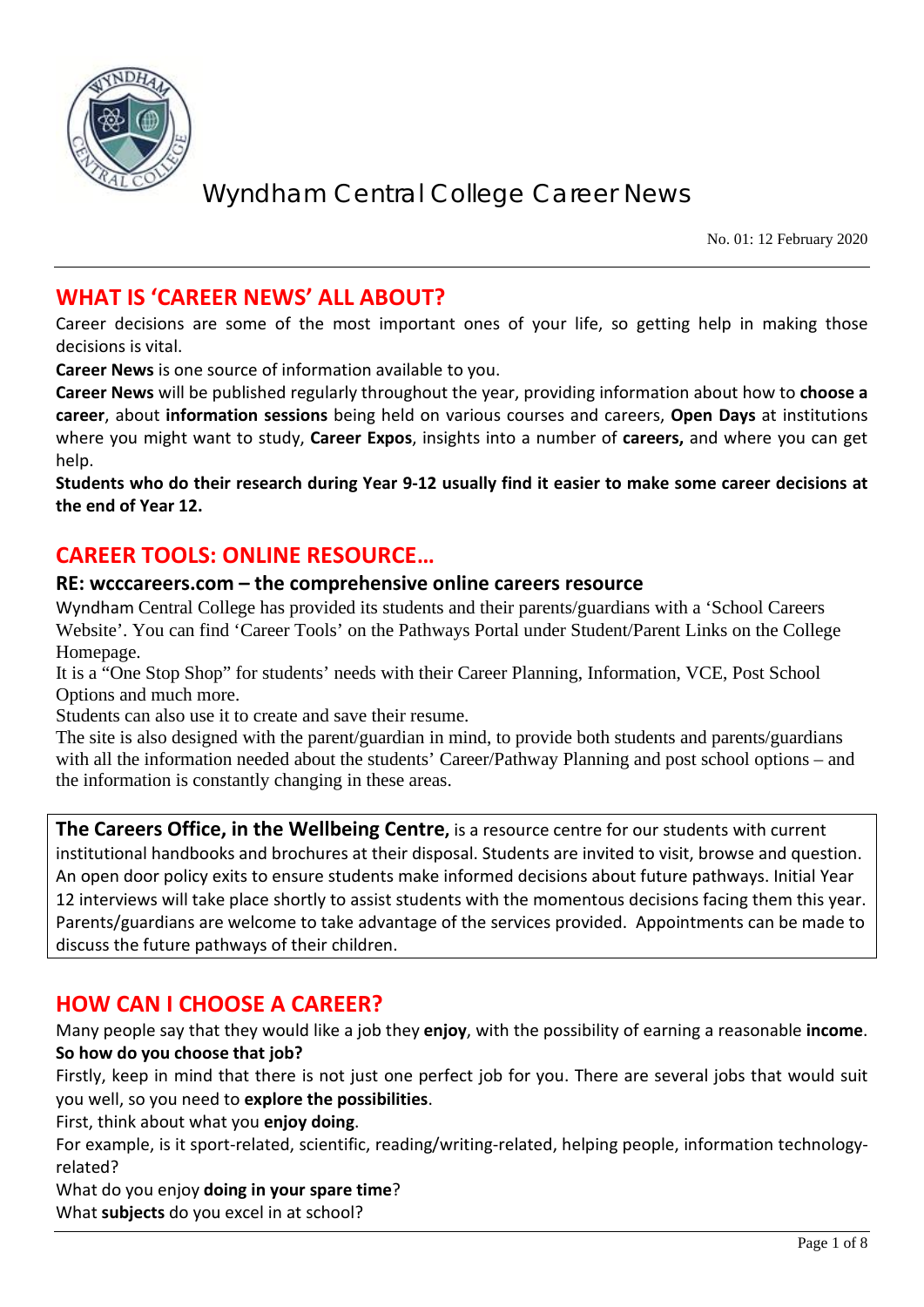

No. 01: 12 February 2020

How important is it that you earn a lot of **money**?

Answering questions such as these will set you on a path to making some decisions.

If you like science, what type of science do you prefer – physics, chemistry, biology?

If you are creative, what is your speciality – music, drama, art, design?

If it is geography, perhaps you could be interested in urban planning, mapping or surveying.

If it is health, perhaps it is nursing, nutrition or public health.

If it is physics and maths, perhaps engineering.

Do not look too far ahead – you are not deciding on a life-time career. You will have several careers.

## **WHAT IS A CAREERS EXPO?**

As a rule, career expos have representatives from **Universities, TAFE's, Independent Training Providers and Employer Groups** (eg Defence Force) in attendance to provide information and an opportunity to ask your questions. There are a number held throughout the year, some large ones running for a few days (eg the **VCE and Careers Expo** 30 April – 3 May @ Caulfield Racecourse), while others are **smaller regional expos** (eg @ WRICA Thursday 21 – Friday 22 May). Career Expos are of a **general nature and are a good starting point for some career exploration** - more information later.

#### **WHAT IS AN OPEN DAY?**

Universities, TAFE's and some Independent Providers open their doors, usually once a year on Sundays in August, for the public to **see facilities, attend information sessions, talk to staff and current students, and to check out clubs and societies**. These are useful for obtaining **a more in-depth experience** of a particular institution and its courses. Dates will be published shortly (for your diary).

#### **WHAT IS A CAREERS SEMINAR, AND WHY ATTEND?**

Many institutions run **seminars about particular courses or careers**, often on week-nights or in school holidays. For example, **Monash** and the **University of Melbourne** run **evening seminars** on particular courses, while RMIT, La Trobe and Deakin run school holiday programs about their courses (note: this list is not exhaustive). In addition, seminars on studying **psychology**, **sport related** careers, and on **occupational therapy** have been run for many years. These programs give an in-depth picture of courses and career outcomes, and provide an opportunity to ask your questions. More information in later editions.

#### **HOW CAN I ACCCESS UNIVERSITY COURSES?**

Many courses accept Year 12 graduates on the basis of their **ATAR** (Australian Tertiary Admissions Rank) and meeting any **prerequisite subject requirements**. Some courses, however, have **additional requirements** (eg an audition, a folio presentation, completion of a selection kit, attendance at an interview, testing). You are advised to check these out on the **Victorian Tertiary Admissions Centre (VTAC)** website [\(www.vtac.edu.au\)](http://www.vtac.edu.au/). Applicants for courses apply on the VTAC website, commencing in August each year. Up to eight courses can be applied for.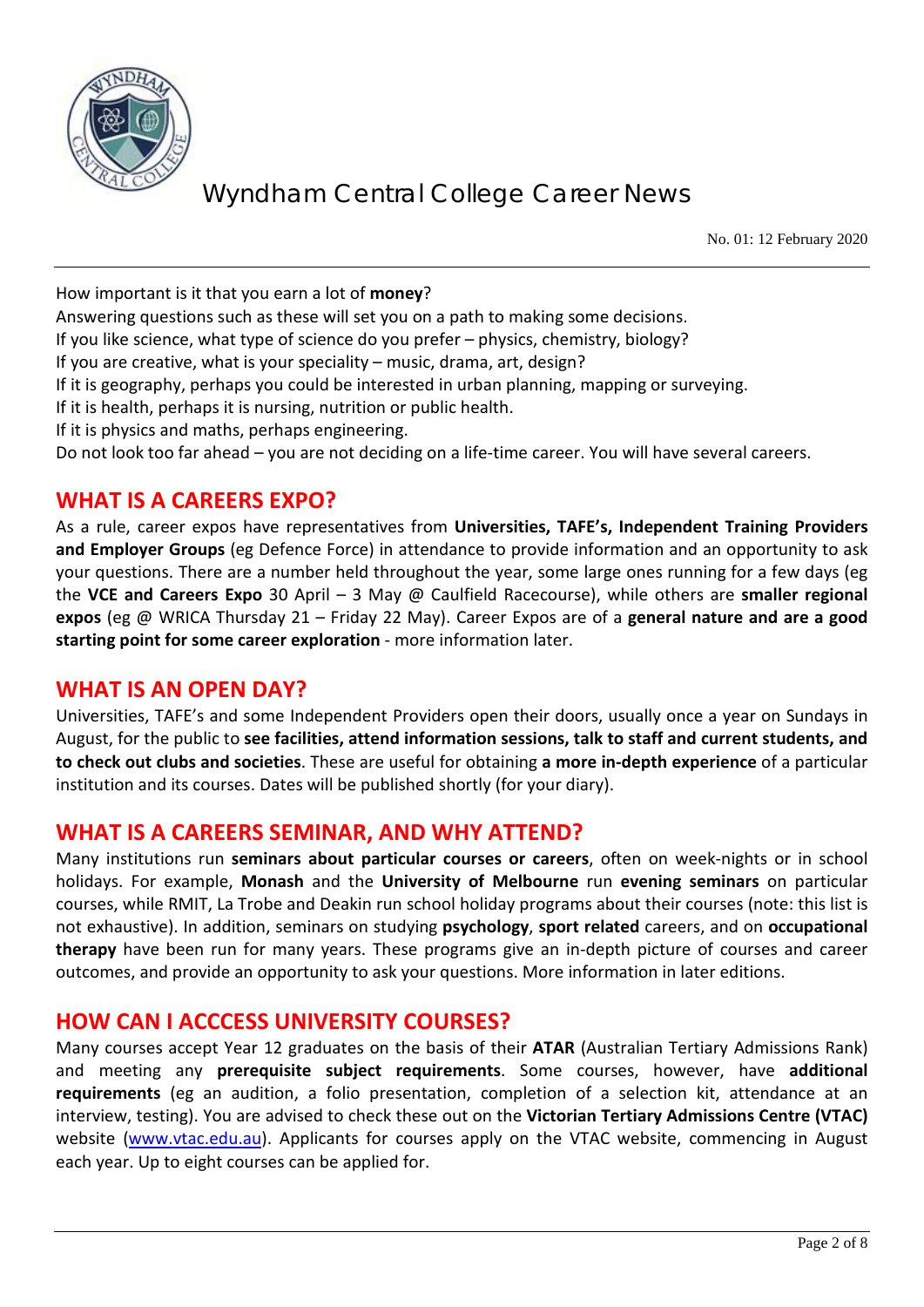

No. 01: 12 February 2020

## **Upcoming Career Events**

#### **TAA Hotel Careers Expo**

Over the next 5-years up to 14,000 new hotel rooms will be constructed in Melbourne. That's a 35% increase with 110,000 new jobs available

Tourism Accommodation Australia is running a careers expo for prospective students where they can meet Melbourne's major hotel brands and explore the range of career opportunities within the industry.

**When:** 25 March, 2020. 10am – 1pm. **Where:** The Hotel Windsor, 111 Spring Street Melbourne. **Info and RSVP:** <http://taavic.com.au/>

#### **UCAT Preparation Sessions**

Any Year 12 student planning to study medicine or dentistry in 2021 may need to sit the University Clinical Aptitude Test (UCAT) in July 2020,<https://bit.ly/2HcrTki>

The following companies are running UCAT preparation sessions:

Matrix Education, Saturday 15 February, Melbourne, 10am - 11am[, https://bit.ly/37ZXkKA](https://bit.ly/37ZXkKA)

NIE, Saturday 21 March, Melbourne, 9am – 6pm,<https://bit.ly/36Q7coQ>

MedEntry, 28 – 29 March, 2-day weekend workshop,<https://bit.ly/2RSrv0B>

#### **Charles Sturt University – new Doctor of Medicine**

The first intake for the Doctor of Medicine will be in 2021. Find out about entry requirements and the admissions process at an information session.

**Dates in March:** Bathurst (9)**,** Orange (10), Wagga Wagga (16), Sydney (24). **Info and RSVP:** <https://bit.ly/2OKtiTz>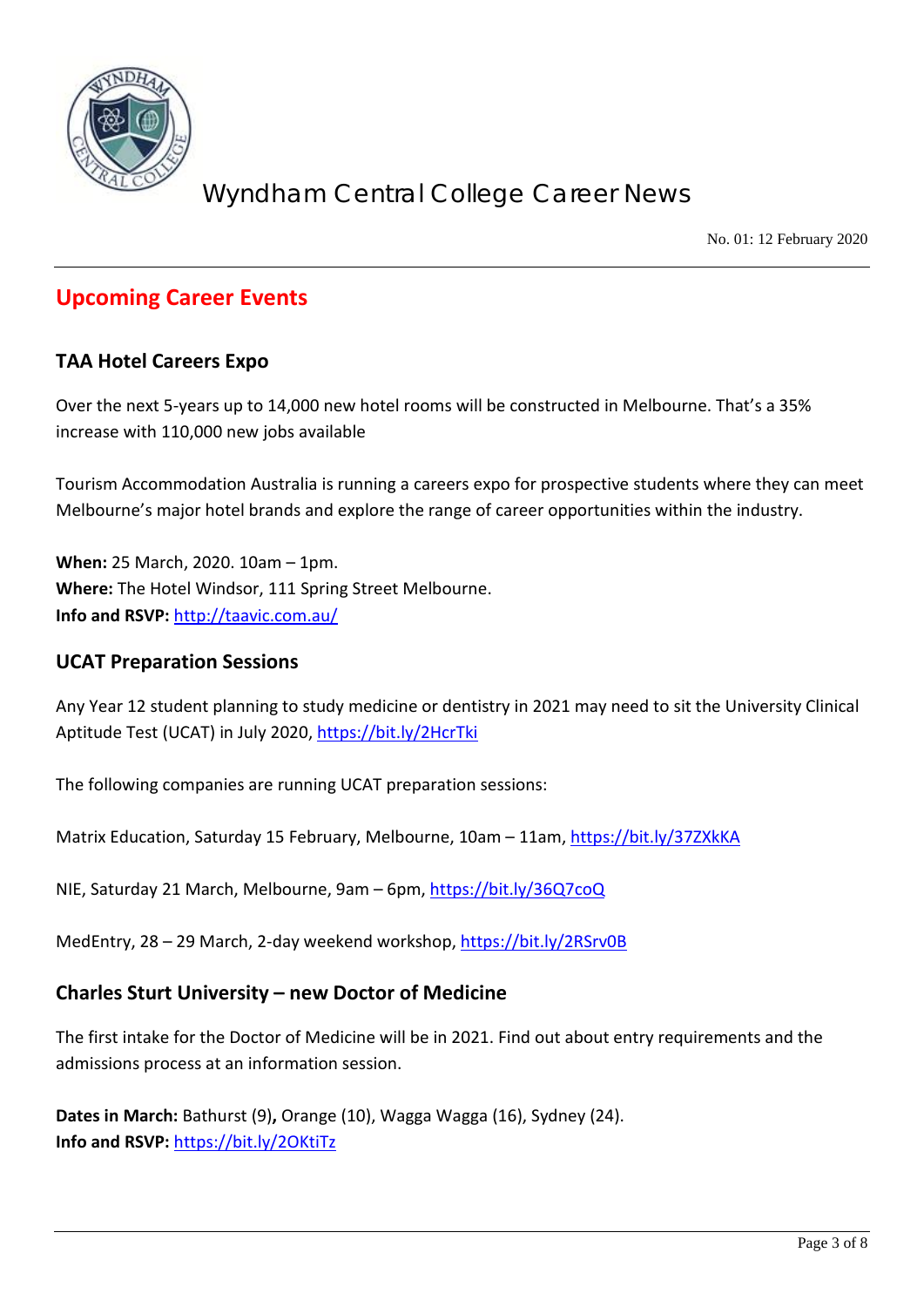

No. 01: 12 February 2020

#### **Charles Sturt University – Explore Days**

Year 10 - 12 students are invited to participate in the Charles Sturt University Explore Day day at the campus of their choice. Students will be able to explore two study areas through one-hour workshops (e.g., business, education, allied health, science, veterinary science), speak to course advisers and current students, and learn about studying at Charles Sturt University.

**Dates in March:** Port Macquarie (10)**,** Bathurst (17), Albury-Wodonga (24)**,** Wagga Wagga (31) **Info and RSVP:** <https://bit.ly/39oQIFP>

#### **La Trobe University – Experience Clever**

Year 10 - 12 students are invited to participate in the La Trobe University Experience Clever Day. Students will be able to explore three study areas through one-hour workshops (e.g., business, allied health, science, arts) and speak to course advisers.

**Date:** Friday 28 February, 2020 **Location:** Albury-Wodonga campus **Info and RSVP:** <https://bit.ly/31JsL9H>

#### **Australian Defence Force Careers Expo**

Considering a career in the Australian Defence Force?

Want to get an inside look at the people, places and products that make up Australia's Navy, Army and Air Force?

Join us as Defence Force Recruiting hosts Melbourne's biggest Defence Careers Expo at Melbourne Convention and Exhibition Centre!

This Expo will showcase some of Defence's best equipment, with various displays and interactive exhibits; check out the vehicle and weapons displays, witness performances from Service Bands and the Australian Federation Guard, and speak with current serving members about their own experiences and advice.

**When:** Friday 21 February – Sunday 23 February **Where:** Melbourne Convention and Exhibition Centre. **Info and RSVP:** <https://bit.ly/2SzAe7d>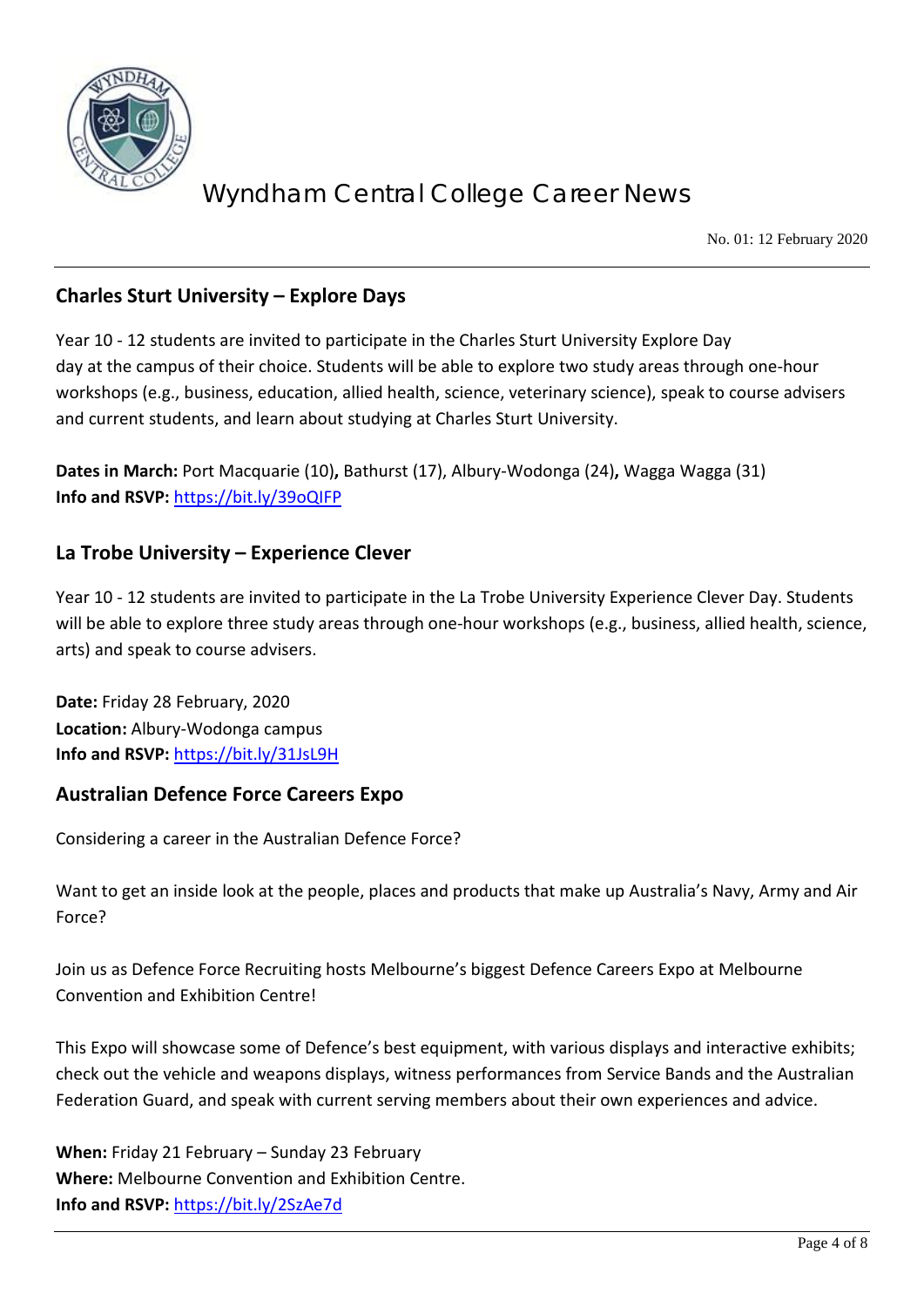

No. 01: 12 February 2020

#### **UNSW Arts & Law United Nations Workshop**

This all-day workshop is for students in Years 10 – 12 who want to be inspired by addressing and resolving real world issues affecting our global society and building their skills in diplomacy, negotiation and public speaking.

Students will engage in a simulation of the debate and diplomacy which occurs in the UN's real General Assembly.

**When:** 27 March or 26 June, 2020. **Where:** UNSW Law Building, Kensington. **Info and RSVP**:<https://bit.ly/2w064lJ>

## **Work Experience**

#### **Australian Defence Force**

Secondary students can apply to undertake work experience in the Army, Navy or Air Force. The following are examples of work experience opportunities that can be applied for.

It is important to note that work experience must be organised in partnership with the school and that students and their families are responsible for any costs associated with the work experience such as accommodation and transport.

#### **March**

| $9 - 11$ | <b>Navy Aviation Overview</b>           |
|----------|-----------------------------------------|
|          | Nowra, NSW                              |
| $23 -$   | Air Force Familiarisation Camp          |
| 24 OR    | East Sale, Victoria                     |
| $25 -$   |                                         |
| 26       |                                         |
| $25 -$   | Introduction to Navy (Technical Trades) |
| 27       | Crib Point, Victoria                    |
| $29 - 1$ | Women in Army Experience                |
| April    | Townsville, QLD                         |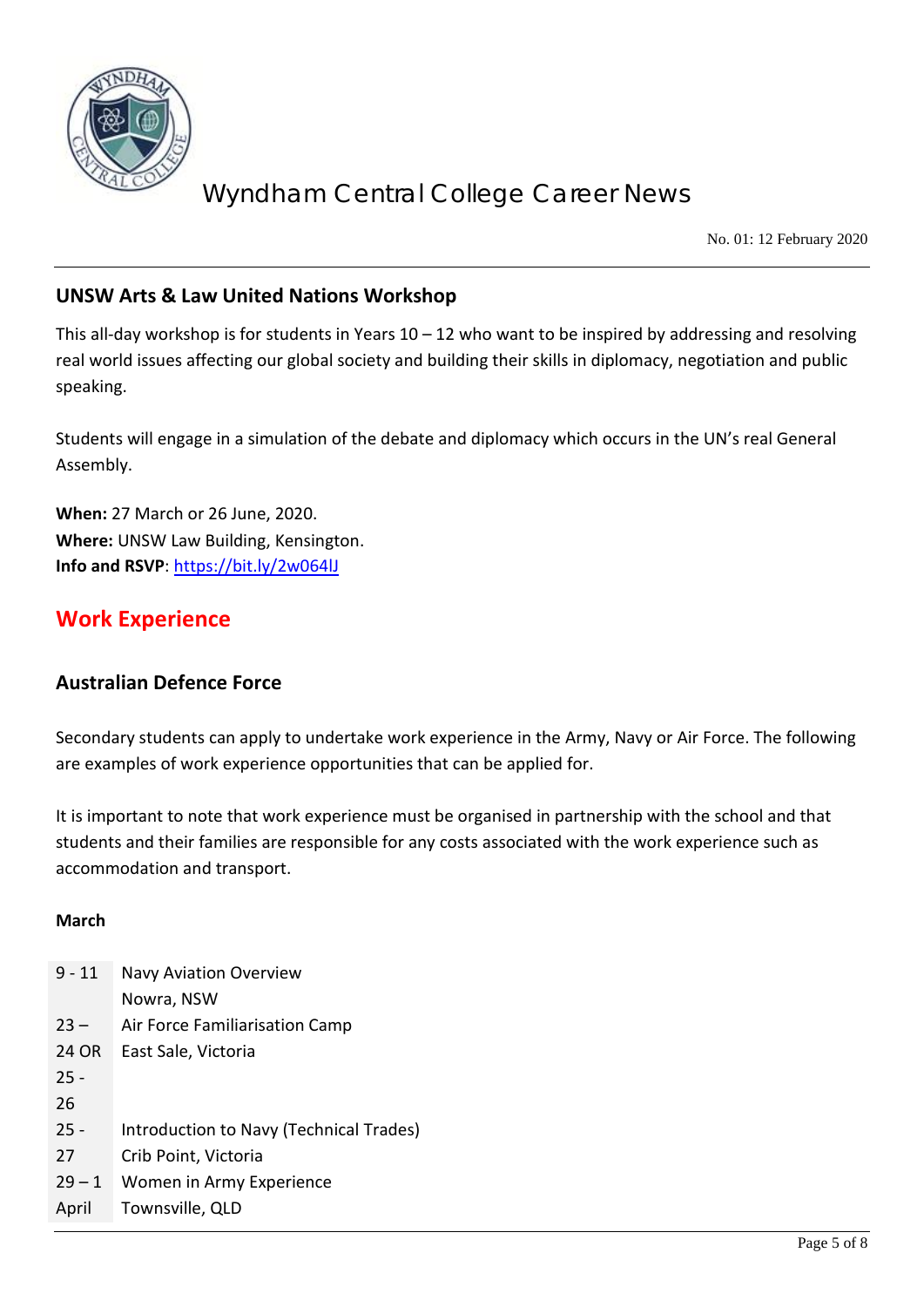

No. 01: 12 February 2020

| $30 - 2$<br>April | Women in Navy Aviation Experience<br>Nowra, NSW |
|-------------------|-------------------------------------------------|
| <b>April</b>      |                                                 |
| $6 - 8$           | <b>Navy Aviation Overview</b><br>Nowra, NSW     |
| $27 - 1$          | Army General Entry - Indigenous Youth           |
| May               | Program                                         |
|                   | Bandiana, Victoria                              |
|                   |                                                 |
| May               |                                                 |
|                   |                                                 |
| $3 - 8$           | Army Officer Entry - Indigenous Youth Program   |
|                   | Duntroon, ACT                                   |
|                   | <b>Army Familiarisation</b>                     |
| $4 - 7$           | Puckapunyal, Victoria                           |
| $4 - 8$           | Hawthorn, Victoria                              |
| $18 -$            | Navy Aviation Overview                          |
| 20                | Nowra, NSW                                      |

For information and to apply for any of the above opportunities and to keep up to date with other future work experience options visit<https://bit.ly/2OpQeaF>

Note – anyone considering applying for any role in the Defence Force to start in 2020 or 2021 should book a YOU session early.

Recruitment <https://bit.ly/2SgzYtn> process Gap Year Program <https://bit.ly/2GSbFNa> Defence Jobs <https://bit.ly/3b7yp9V>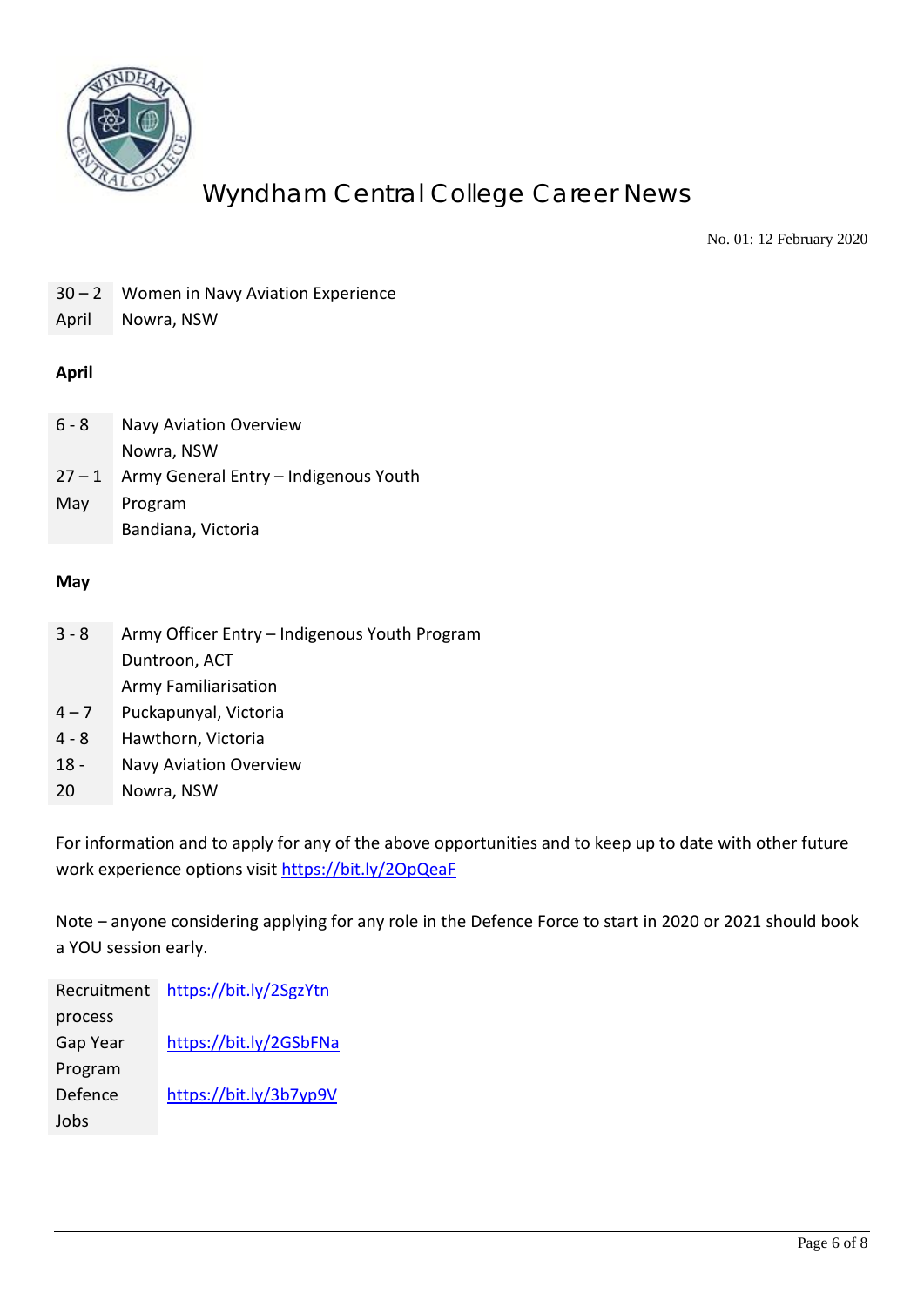

No. 01: 12 February 2020

## **Search for University Scholarships**

The Country Education Foundation has developed a resource to assist Year 12 students to find and apply for university scholarships. To access the resource, go to<http://bit.ly/2yGMSGX>

## **Train to become a flight attendant**

The following are examples of two institutions that offer flight attendant training in the Melbourne area:

**Aviation Australia:** training runs in blocks with numerous starting dates throughout the year. You can explore start dates, location and fees at this link - <https://bit.ly/35kRGlw>

**William Angliss** offers the Certificate III in Aviation (Cabin Crew). To find out about the course, go to <http://bit.ly/1U6C1uv>

## **Interested in Engineering, Science and Maths?**

You can download the following Careers with STEM magazines from this website - <https://bit.ly/2Os7gCR>

- Careers with STEM: Engineering
- Careers with STEM: Maths
- Careers with STEM: Science
- Careers with STEM: Economics
- Careers with STEM: Health
- Careers with Code

## **Careers With STEM**

The latest issue of Careers with STEM celebrates diversity in science – whether it's highlighting the need for inclusiveness or non-traditional career pathways.

We feature 35 men and women in science careers helping us do everything from solve crimes to fight climate change, and to be more sustainable, safe and efficient in both farming and resource extraction.